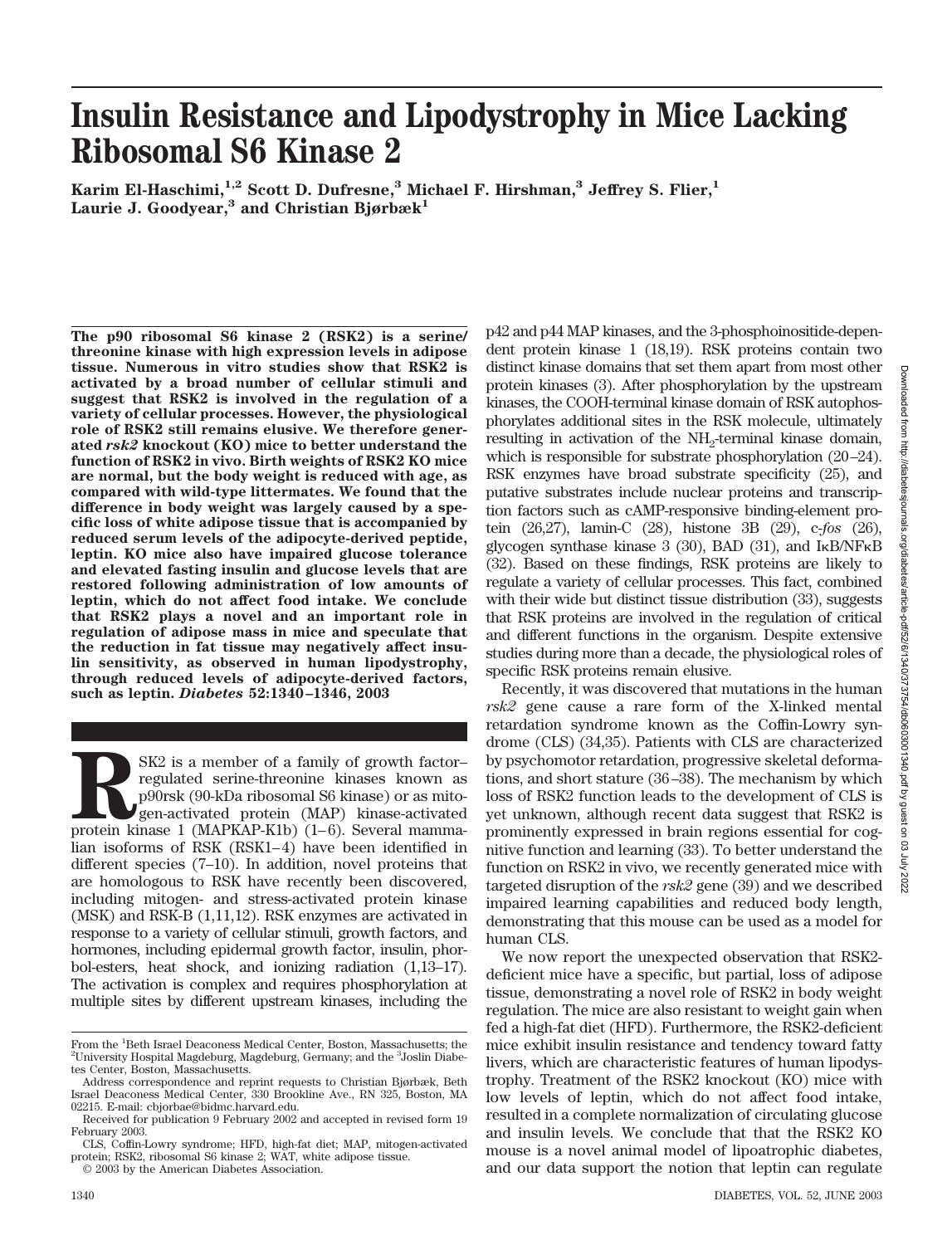

glucose disposal and insulin sensitivity independent of the effect on food intake.

#### **RESEARCH DESIGN AND METHODS**

**Animals.** Mice lacking functional *rsk2* genes were generated as described earlier (39). The mice were backcrossed onto the C57BL6 background for more than six generations. All mice used in this study were male offspring from mating between heterozygous females and wild-type males. Because the *rsk2* gene is located on the X chromosome, as in the case of the human *rsk2* gene  $(24)$ , the genotypes of male offspring were either wild-type  $(+/Y)$  or KO  $(-/Y)$ . The animals and procedures used were in accordance with the guidelines and approval of the Harvard Medical School and Beth Israel Deaconess Institutional Animal Care and Use committees. Unless otherwise stated, animals were housed individually with food and water available ad libitum, in a light- and temperature-controlled environment.

**High-fat diet treatment.** Male RSK2 KO and wild-type littermates were weaned at the age of 3 weeks and were housed individually with continuous access to chow (Purina Rodent Chow #5008: 6.5% calories as fat; Purina Diets, St. Louis, MO) and water. At the age of 4 weeks, the rodent chow diet was replaced by a HFD (Special Diet #D12451: 45% calories as fat; Research Diets, NB, NJ) and body weight and food intake was measured weekly for 10 consecutive weeks. After 10 weeks, the food was removed at the beginning of the dark cycle and the animals were killed in the first 2 h of the following light cycle. Blood was collected for hormone measurement. Serum was immediately isolated and stored at  $-80^{\circ}$ C until assayed. The body composition was assessed by whole carcass analysis as described earlier (40). Briefly, eviscerated carcasses were digested by alcoholic potassium hydroxide hydrolysis at 60°C over 2 days with saponification of all fats, neutralization, and then enzymatic determination of glycerol. Body lipid was determined by multiplying moles of glycerol per mouse with the average relative molecular mass of a triglyceride molecule (860 g/mol).

**Glucose tolerance test.** Mice were fasted overnight for  $\sim$ 16 h before injections. Glucose (20% wt/vol solution in sterile 0.9% NaCl) was then injected intraperitoneally (1 mg glucose/g body wt). Blood glucose concentrations were measured before and 15, 30, 60, and 120 min after the glucose injection  $(41)$ .

**Measurements of glucose and hormones.** Plasma leptin and insulin were determined by radioimmunoassay (mouse leptin and rat insulin kit; Linco Research Institute, St. Louis, MO). Glucose levels were measured using a blood glucose meter (Profile Touch II; LifeScan, Milpitas, CA).

**Leptin treatment.** Male RSK2 KO mice and wild-type littermates were studied at 20–22 weeks of age and were housed individually with continuous access to food and water. Body weight and food intake were measured every day at 0900. After 10 days of baseline measurement of body weight and food intake, each group of mice was divided in two weight-matched subgroups, and an Alzet micro-osmotic pump (model 1002, mean pumping rate  $0.21 \mu$ I/h for 14 days; Alza Corporation, Palo Alto, CA) was inserted subcutaneously in the back of each mouse (42). Recombinant mouse leptin (Eli Lilly, Indianapolis, IN) was dissolved in sterile PBS (pH 7.4) (Dulbecco's PBS; Life Technologies) containing 0.1% BSA before loading the micro-osmotic pumps. The pumps delivered 0 or  $5 \mu$ g recombinant mouse leptin per day in a total volume of  $100 \mu$ . After pump insertion, measurement of body weight and food intake was continued. Fourteen days after inserting the pumps, food was removed at the beginning of the dark cycle, and all mice were killed in the first 2 h of the following light cycle.

**Statistical analysis.** Individual variations were analyzed by a Fisher's protected least significant difference test or a *t* test.

**weight with age but normal food intake.** *A***: Growth curves on chow diet. Mice were housed individually at the age of 4 weeks, and body** weight was measured weekly.  $\blacksquare$ , wild-type **(wt); , KO.** *B***: Food intake on chow diet. Average daily intake was measured over a** period of 2 days, at 6 and 20 weeks of age.  $\blacksquare$ , **wild-type animals; , KO animals. Data are**  $means \pm SE$ . Significance:  $P < 0.01$ . Groups of **eight animals were studied. These parameters were measured at least three independent times.**

## **RESULTS**

We have earlier described the generation and characterization of RSK2 KO mice (39). In that study, we found evidence of impaired brain function and decreased body length, consistent with the mental retardation and reduced growth characteristics of humans with CLS who lack functional RSK2 proteins (34). This suggests that the RSK2 KO mouse may be a useful model for the study of this disease.

During our earlier studies, we noted that the animals lacking RSK2 exhibited a lower body weight than control wild-type littermates. To investigate this more carefully, we first crossed the RSK2 KO mice onto the C57BL6 background for more than six generations. This was done with the purpose to obtain data comparable to published studies of energy homeostasis in mice. Because the *rsk2* gene is located on the X-chromosome  $(7,10)$ , the genotypes of male offspring of heterozygous females and wild-type males were either wild-type  $(+/Y)$  or KO  $(-/Y)$ . These animals were used for the present studies. During the breeding process, we noted that inter-mating of heterozygous animals, or with wild-type animals, produced litters with expected frequencies of the different genotypes. However, mating with either homozygous males or females yielded no pups, suggesting that RSK2 plays a role in fertility or in embryonic development. The mechanism underlying this phenotype is unknown and was not investigated further but deserves additional studies.

After breeding onto the C57BL6 background, we obtained growth curves of wild-type and RSK2 KO mice when given a regular chow diet (Fig. 1*A*). Although the birth weights of KO mice are normal, body weights are relatively lower later in life compared with wild-type littermates. At 18 weeks of age, KO mice weigh 21% less than controls. The lean phenotype was not caused by less energy intake because measurements of food consumption revealed no differences between the genotypes at 6 or 18 weeks of age (Fig. 1*B*). These results imply a role of RSK2 in bodyweight regulation, which has not been reported earlier.

Closer examination of body composition revealed a marked reduction of white adipose tissue (WAT) in KO mice. As shown in Fig. 2*A* and *B*, 1-year-old KO animals exhibit a marked 50–80% reduction of the size of fat depots, without any changes in the weight of other tested tissues, including brown adipose tissue, heart, testis, or kidneys. The relative loss of WAT becomes more significant with increased age (not shown). Consistent with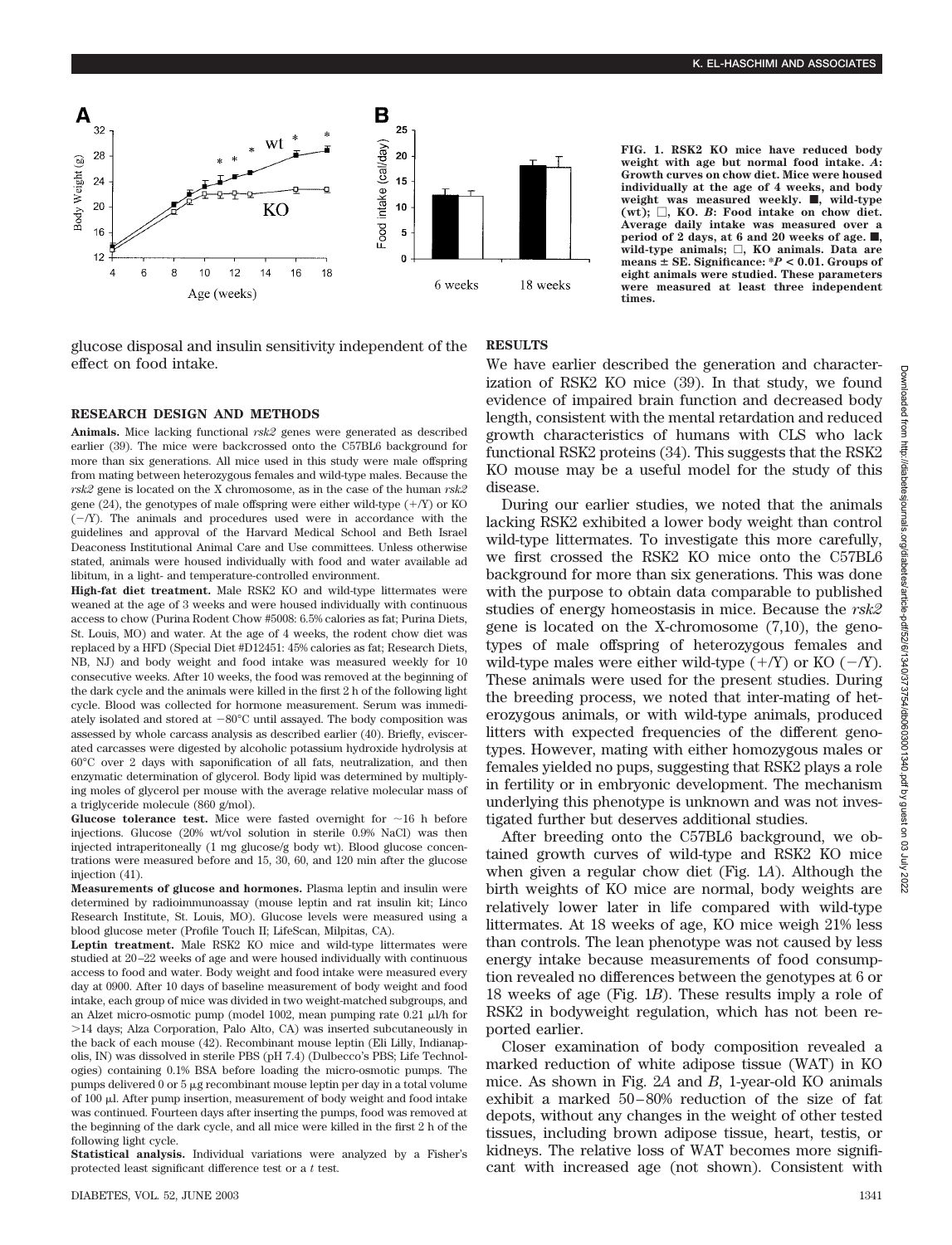

lower fat mass, RSK2 KO mice also had a reduced serum concentration (50%) of the adipocyte-derived hormone leptin at 20 weeks of age (Fig. 2*C*). Other endocrine parameters such as serum corticosterone, thyroid hor**FIG. 2. Reduced adipose tissue size and reduced serum leptin levels in RSK2 KO mice.** *A***: Photograph of epididymal, inguinal, subcutaneous, and interscapular white fat pads, as well as other tissues and organs, were dissected from 1-yearold wild-type (wt) and RSK2 KO mice, and those from one representative animal of each genotype are displayed.** *B***: Dry weights of the different white fat pads** and other tissue from RSK2 KO  $(n = 3)$ **and wild-type (***n* - **3) mice.** *C***: Serum leptin levels of overnight fasted wild-type**  $(n = 4)$  and KO  $(n = 8)$  mice at the age of **30 weeks. Data are means SE. Significance: \****P* **< 0.01. The differences in WAT content were measured three times.**

mones, and testosterone levels were similar in KO and wild-type male mice (not shown). These results show that RSK2 is important for regulation of WAT mass.

Because RSK2 KO mice have reduced body weight and



**FIG. 3. RSK2 KO mice are resistant to diet-induced obesity.** *A*: Effects of a HFD on body weight.  $\blacksquare$ , wild $type (wt);$   $\Box$ , KO. Data are means  $\pm$  SE. Significance:  $*P < 0.01$ . Wild-type ( $n = 11$ ) and KO mice ( $n = 13$ ) **were given a HFD (45% of the calories as fat) for 10 weeks. Mice were housed individually at the age of 4 weeks and had free access to the diet. Body weight was measured weekly.** *B***: Food intake in kilocalories per day measured weekly.** *C***: Carcass analysis of triglyceride body content. Significance: \****P* **< 0.05.** *D***: Serum** leptin levels before  $(\Box)$  and at the end  $(\blacksquare)$  of a HFD. Significance:  $*P < 0.02$ . Data are means  $\pm$  SE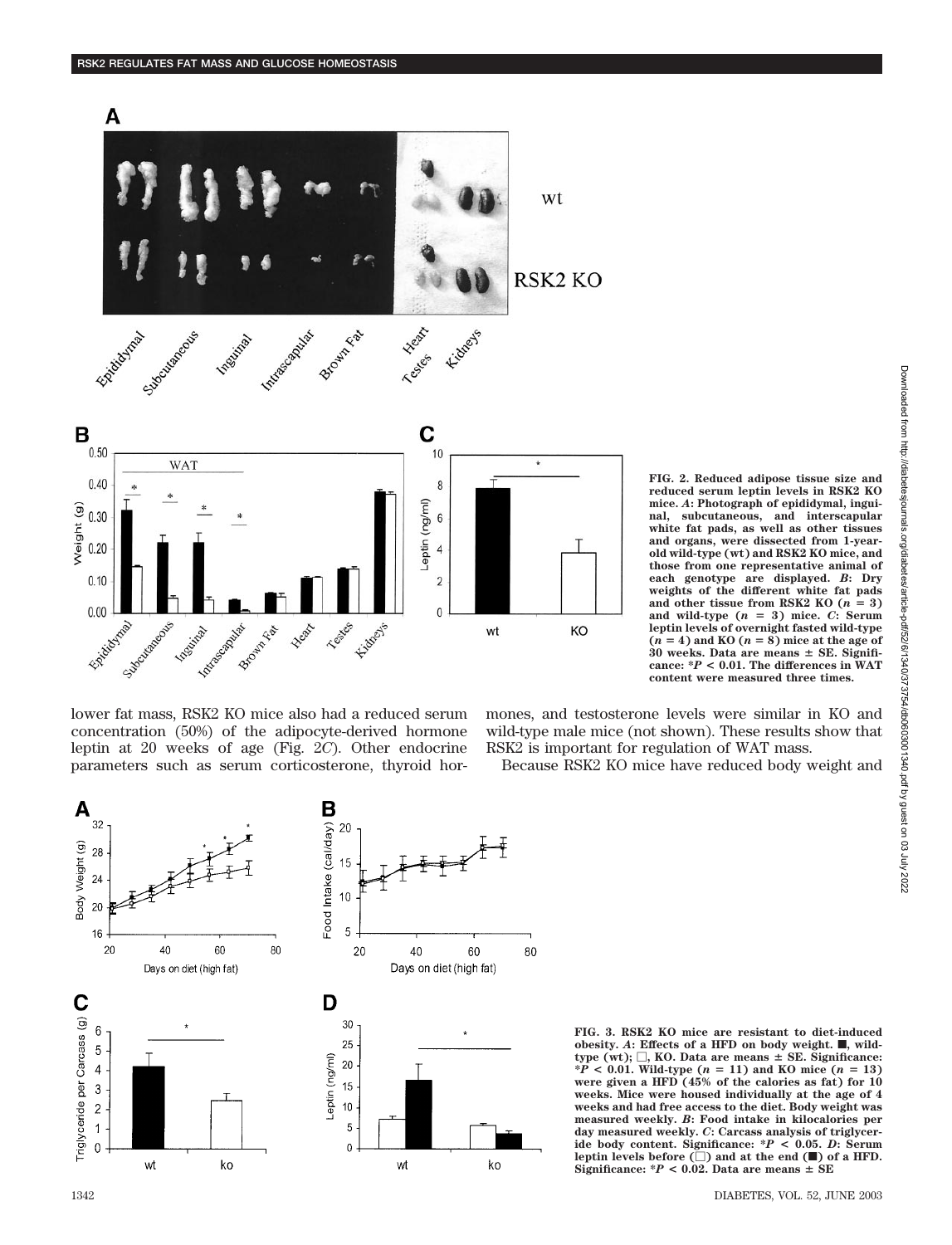

fat mass when fed a normal chow diet, we next determined whether they would be resistant to weight gain when given a HFD (45% of calories in the form of fat). At 4 weeks of age, wild-type and KO mice were fed the HFD and body weights were measured. The results are shown in Fig. 3*A*. We found that KO mice gained less weight over time than the wild-type littermates. At the end of 10 weeks on the HFD, the KO mice weighed 15% less than their wild-type littermates. Both groups had similar food intake throughout this period, which increased slightly in both groups during the 10 weeks of the study (Fig. 3*B*). At the end of the study, we found a significant difference in the body composition between the groups, with 58% less triglycerides per RSK2 KO carcass (Fig. 3*C*), consistent with a lower fat mass in these animals when fed a chow diet. We also measured fasted serum leptin levels at 4 weeks (before a HFD) and after 10 weeks with the HFD. As expected for the obesity-prone C57BL6 mice (43), leptin levels more than doubled over the course of high-fat feeding. However, serum leptin concentrations were unchanged (or slightly lower) in RSK2 KO animals during the same period, consistent with the relative lower body weight and triglyceride content of these mice (Fig. 3*D*). We conclude that mice lacking RSK2 are resistant to weight gain and fat gain when challenged with a HFD.

Changes in adipose tissue amounts are often associated with alterations in glucose homeostasis in rodents (44) and humans (45). We therefore measured serum glucose and insulin levels and performed glucose tolerance tests. We found that KO mice have impaired glucose tolerance with elevated fasting glucose levels and elevated fasting **FIG. 4. Insulin resistance and mild diabetes in 10-week-old RSK2 KO mice.** *A***: Glucose concentration after overnight fasting of wild-type**  $(wt; n = 6)$  and KO  $(n = 6)$  mice. Significance: **\****P* **< 0.05.** *B***: Insulin concentrations after overnight fasting. Significance: \****P* **< 0.001.** *C***: Glucose tolerance test. Significance: \****P* **< 0.03. Data are means SE. Similar results were obtained from studies of 18-week-old animals.**

insulin levels at the age of 10 weeks (Fig. 4*A*–*C*). Similar results were obtained in 18- to 20-week-old animals (not shown). Combined with the results from above, the data suggest that RSK2 KO mice are characterized by reduced fat mass and by the presence of mild diabetes and insulin resistance. In addition, older KO mice have a tendency toward fatty livers (not shown), phenotypes that are all characteristic of human and rodent forms of lipodystrophy (46,47).

Leptin has been reported to increase whole-body insulin sensitivity and glucose uptake in rodents (48,49). Furthermore, lack of leptin release from adipose tissue has been suggested to play an important role in the severe insulin resistance present in mice and patients with lipodystrophy (50–53). To investigate whether leptin could improve glucose homeostasis in the RSK2 KO mice, we implanted subcutaneous micro-osmotic pumps releasing  $5 \mu$ g recombinant leptin per day, or vehicle, for 14 days in KO and wild-type mice at the age of 20–22 weeks. As expected, leptin treatment resulted in a modest  $(P < 0.05)$  increase in serum leptin concentrations in the RSK2 KO mice, but the levels remained lower than those measured in the wild-type animals. The 14 days of treatment produced a striking reduction of fasting insulin and fasting glucose concentrations in KO mice (Fig. 5*A*, *D*, and *E*). This occurred without effects of leptin on food intake (Fig. 5*B*) or body weight (Fig. 5*C*). These results support the notion that leptin can regulate glucose disposal and/or insulin sensitivity, independent of effects on food consumption, and that lack of leptin in RSK2 KO mice negatively affects glucose homeostasis in these animals.



**FIG. 5. Leptin normalizes glucose and insulin levels in RSK2 KO mice. Metabolic parameters**  $\text{in wild-type (wt; } n = 9) \text{ and KO } (n = 10) \text{ mice}$ **(18–20 weeks of age) after continuous subcutaneous administration via osmotic mini**pumps of recombinant leptin (5  $\mu$ g per day for  $(14 \text{ days})$  ( $\blacksquare$ ) or saline  $(\square)$ . *A*: Fasting plasma leptin levels. Significance:  ${}^*P$  < 0.05. *B*: Cumu**lative food intake (in grams of chow) during 14 days of the experiment.** *C***: Change in body weight after insertion of the pump until death. Mean** - **100% values before insertion of subcutaneous pump for wild-type and KO mice. These values were 31.3 and 27.8 g, respectively.** *D***: Fasting serum insulin. Significance: \****P* **< 0.01.** *E***: Fasting serum glucose. Signifi**cance:  $*P < 0.05$ . Data are means  $\pm$  SE.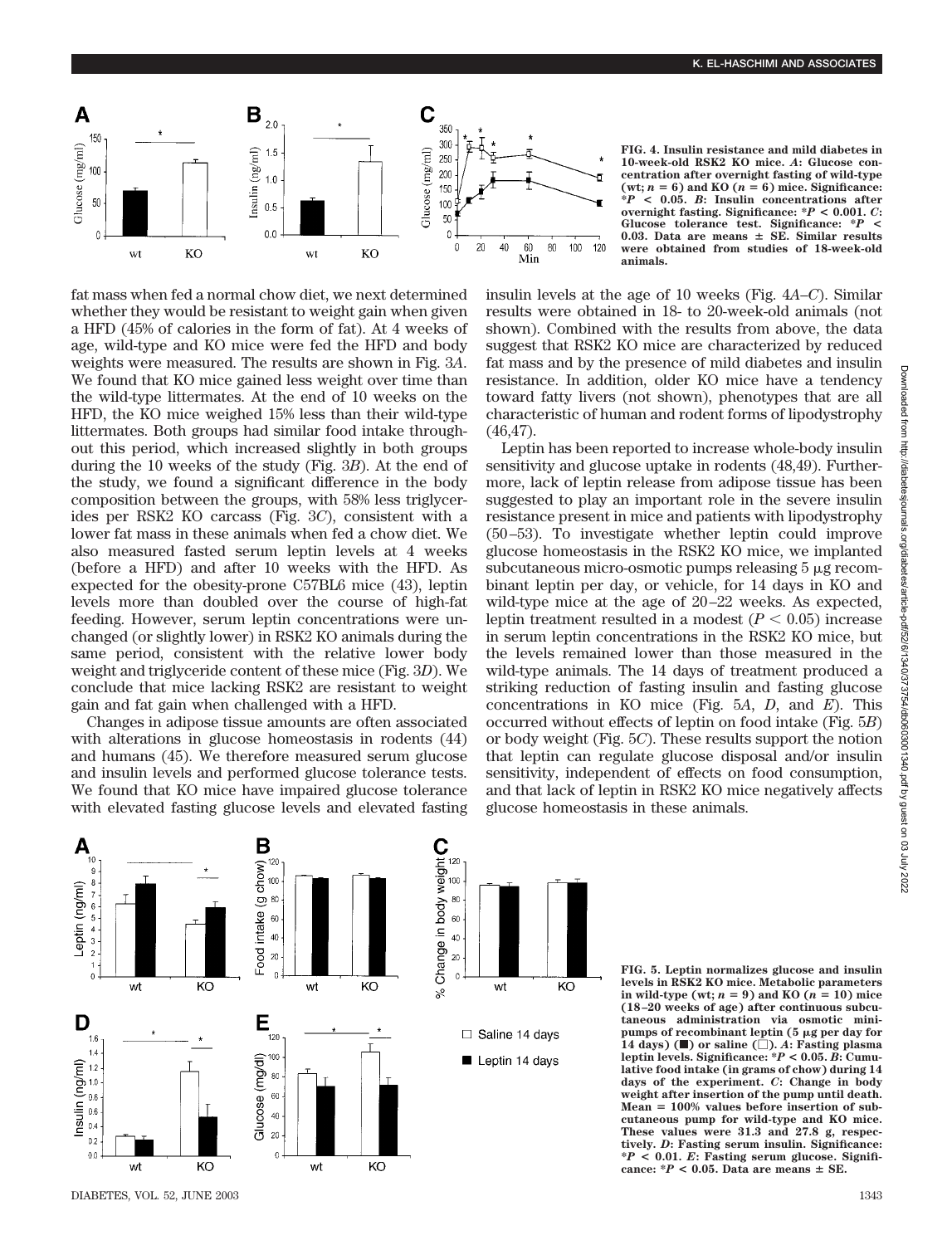## **DISCUSSION**

Numerous studies have linked RSK proteins to a variety of cellular processes. One member of the family, RSK2, has received particular attention—initially because of its potential role in glycogen metabolism (54,55) and more recently because of its possible role in regulation of cell survival (56,57). In addition, loss of RSK2 activity causes mental retardation and growth defects in humans with CLS (34). Yet the function of individual RSK proteins in vivo, including their substrate(s) and tissue-specific roles, remain elusive. We have recently described the generation of RSK2 KO mice (39). We found that RSK2 is not important for the regulation of glycogen synthesis by insulin in skeletal muscle but that the RSK2 KO mouse does have mild defects in brain function and is therefore a potential useful animal model of CLS.

We show here that RSK2 deficiency in mice results in reduced body weight, largely because of a specific loss of WAT. Furthermore, the mice are resistant to development of obesity and hyperleptinemia when fed a HFD. For the first time, this study links RSK2 function to the regulation of adipose fat mass. Finally, RSK2 KO mice are mildly diabetic and insulin resistant and have fatty livers. We speculate that the dysregulation of glucose homeostasis is secondary to loss of fat tissue because administration of recombinant leptin, a fat-derived hormone, normalizes glucose and insulin parameters. This conclusion is consistent with other reports of the insulin-sensitizing effects of leptin in both normal mice (48,49) and mice with partial or total lipodystrophy that are hypoleptinemic and severely insulin resistant (53). It is also possible that altered expression of other adipocyte-derived factors involved in the regulation of insulin sensitivity, including adiponectin (58,59) and tumor necrosis factor- $\alpha$  (60,61), may play a role in the decreased insulin sensitivity in the RSK2 deficient mice. Although we did find several phenotypic similarities to the rare cases of humans lacking functional RSK2 proteins, the lean and diabetic phenotypes of the RSK2 KO mice have not been reported in CLS. These differences therefore appear species dependent, and possible explanations include differential tissue distribution of RSK2 and/or differential compensatory mechanisms between humans and mice, including upregulation of other RSK family members.

Although RSK2 KO mice have lower body weights, we did not find any evidence for decreased energy consumption. We therefore speculate that the mice are likely to have increased energy expenditure, with either increased resting metabolic rate and/or increased physical activity. Pointing toward the latter possibility, we did not find any evidence for differences in body temperature or in mRNA expression of uncoupling proteins (UCP1, UCP2, and UCP3) in skeletal muscle, brown adipose tissue, or WAT (data not shown), but further studies are clearly needed to examine the energy expenditure in these mice.

The molecular mechanism underlying the loss of WAT in RSK2 KO mice is currently unknown. Because RSK2 is expressed at its highest levels in WAT (39), we speculated that lack of RSK2 enzyme activity in this tissue could mediate this effect. Consistent with this possibility are recent reports of an anti-apoptotic role of RSK2 involving phosphorylation of BAD (56,57), suggesting that RSK2 mice may exhibit increased cell death in WAT, thus possibly contributing the lean phenotype of the mice. Other RSK isoforms with similar cellular functions as RSK2 could compensate for the lack of RSK2 in other tissues that normally also express RSK2, thus preventing cell death at those sites in RSK2 KO animals. Further studies are required to answer these questions. Specifically, WAT-specific KO or reexpression of RSK2 in adipose tissue in the RSK2 KO mice would give more conclusive evidence for the role of RSK2 in this tissue, both in the regulation of fat mass and in glucose homeostasis.

The reduction of fat tissue in adult RSK2 KO mice is relatively modest  $(\sim 50\%)$  compared with two recently reported mouse models of lipodystrophy (46,53,62,63). These were generated by transgenic overexpression of versions of two transcription factors (A-ZIP/F-1 and SREBP-1c) both under the control of the adipose-specific AP2 enhancer/promoter. The fat losses were 99% and  $\sim$ 70%, respectively. The severity of disease (i.e., diabetes and insulin resistance) is much more profound in the A-ZIP/F-1 mice, significantly less in the SREBP mice, and mildest in the RSK2 KO animals, thus associated with the relative amounts of fat mass among the strains. Furthermore, the effect of leptin to improve glucose homeostasis toward the normal state was only partial in the A-ZIP/F-1 mice, which almost entirely lack WAT, suggesting that other factors in addition to leptin are critical in this regard. However, our data are consistent with the notion that leptin can positively affect insulin resistance and diabetes in a mouse model of mild lipoatrophic diabetes.

In conclusion, our results demonstrate for the first time a role of RSK2 in the regulation of body weight, adipose mass, and glucose homeostasis in mice. The results also support findings that leptin stimulates insulin sensitivity and glucose disposal, independent of its effect on food intake. Furthermore, we speculate that the reduction of fat mass in RSK2-deficient mice may induce insulin resistance, in part because of leptin deficiency. The RSK2 KO mouse may thus be a new valuable animal model of partial lipodystrophy and insulin resistance in humans, and the data support the idea that leptin may be therapeutically useful in the treatment of humans with lipoatrophic diabetes (64). Finally, further studies of RSK2 signaling pathways and RSK2 action in vivo are likely to yield new important insights in the regulation of glucose metabolism and adipose mass, which could ultimately lead to identification of novel antidiabetic drug targets.

## **ACKNOWLEDGMENTS**

This work was supported by the Joslin Diabetes Center (5 P30 DK36836 to C.B.), the NIH (AR42238 to L.J.G.), grants from the NIH and Eli Lilly (to J.S.F.), and the Deutsche Forschungsgemeinschaft (to K.E.-H.).

Special thanks go to Dr. R. Ahima (Pennsylvania State University, PA) for valuable suggestions, Dr. O. Peroni (Beth Israel Deaconess Medical Center, MA) for assistance with the glucose tolerance tests, and Dr. A. Vidal-Puig (University of Cambridge, U.K.) for assisting with the uncoupling protein measurements.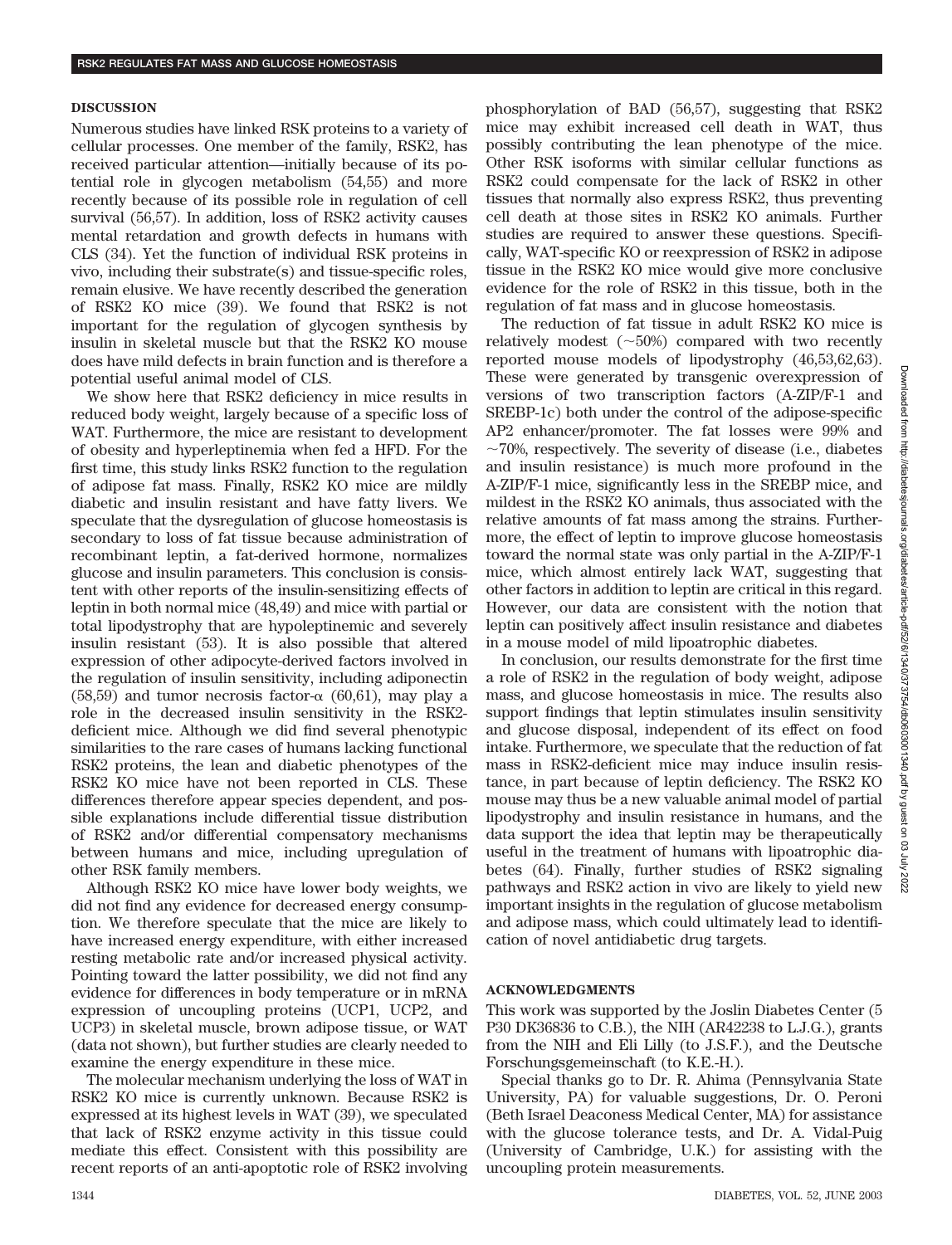#### **REFERENCES**

- 1. Frodin M, Gammeltoft S: Role and regulation of 90 kDa ribosomal S6 kinase (RSK) in signal transduction. *Mol Cell Endocrinol* 151:65–77, 1999
- 2. Sturgill TW, Ray LB, Erikson E, Maller JL: Insulin-stimulated MAP-2 kinase phosphorylates and activates ribosomal protein S6 kinase II. *Nature* 334:715–718, 1988
- 3. Erikson E, Maller JL: A protein kinase from Xenopus eggs specific for ribosomal protein S6. *Proc Natl Acad SciUSA* 82:742–746, 1985
- 4. Jones SW, Erikson E, Blenis J, Maller JL, Erikson RL: A Xenopus ribosomal protein S6 kinase has two apparent kinase domains that are each similar to distinct protein kinases. *Proc Natl Acad SciUSA* 85:3377–3381, 1988
- 5. Kyriakis JM, Avruch J: *S6 Kinases and MAP Kinases: Sequential Intermediates in Insulin/Mitogen Activated Protein Kinase Cascades.* Oxford, UK, Oxford University Press, 1994, p. 85–148
- 6. Thomas G: p70s6K/p85s6k: mechanism of activation, effects of rapamycin and role in mitogenesis. *Biochem Soc Trans* 21:901–904, 1993
- 7. Moller DE, Xia CH, Tang W, Zhu AX, Jakubowski M: Human RSK isoforms: cloning and characterization of tissue-specific expression. *Am J Physiol* 266:C351–C359, 1994
- 8. Zhao Y, Bjørbæk C, Weremowicz S, Morton CC, Moller DE: RSK3 encodes a novel pp90rsk isoform with a unique N-terminal sequence: growth factor-stimulated kinase function and nuclear translocation. *Mol Cell Biol* 8:4353–4363, 1995
- 9. Yntema HG, van den Helm B, Kissing J, van Duijnhoven G, Poppelaars F, Chelly J, Moraine C, Fryns JP, Hamel BC, Heilbronner H, Pander HJ, Brunner HG, Ropers HH, Cremers FP, van Bokhoven H: A novel ribosomal S6-kinase (RSK4; RPS6KA6) is commonly deleted in patients with complex X-linked mental retardation. *Genomics* 62:332–343, 1999
- 10. Bjørbæk C, Vik TA, Echwald SM, Yang PY, Vestergaard H, Wang JP, Webb GC, Richmond K, Hansen T, Erikson RL, Gabor Miklos GL, Cohen PTW, Pedersen O: Cloning of a human insulin-stimulated protein kinase (ISPK-1) gene and analysis of coding regions and mRNA levels of the ISPK-1 and the protein phosphatase-1 genes in muscle from NIDDM patients. *Diabetes* 44:90–97, 1995
- 11. Pierrat B, Correia JS, Mary JL, Tomas-Zuber M, Lesslauer W: RSK-B, a novel ribosomal S6 kinase family member, is a CREB kinase under dominant control of p38alpha mitogen-activated protein kinase (p38alphaMAPK). *J Biol Chem* 273:29661–29671, 1998
- 12. Deak M, Clifton AD, Lucocq LM, Alessi DR: Mitogen-and stress-activated protein kinase-1 (MSK1) is directly activated by MAPK and SAPK2/p38 and may mediate activation of CREB*. EMBO J* 17:4426–4421, 1998
- 13. Chen RH, Sarnecki C, Blenis J: Nuclear localisation and regulation of erkand rsk-encoded protein kinases. *Mol Cell Biol* 3:915–927, 1992
- 14. Zhang Y, Zhong S, Dong Z, Chen N, Bode AM, Ma W, Dong Z: UVA induces Ser381 phosphorylation of p90RSK/MAPKAP-K1 via ERK and JNK pathways. *J Biol Chem* 276:14572–14580, 2001
- 15. Merienne K, Jacquot S, Zeniou M, Pannetier S, Sassone-Corsi P, Hanauer A: Activation of RSK by UV-light: phosphorylation dynamics and involvement of the MAPK pathway. *Oncogene* 19:4221–4229, 2000
- 16. Rivera VM, Miranti CK, Misra RP, Ginty DD, Chen RH, Blenis J, Greenberg ME: A growth factor-induced kinase phosphorylates the serum response factor at a site that regulates its DNA-binding activity. *Mol Cell Biol* 10:6260–6273, 1993
- 17. Chen RH, Chung J, Blenis J: Regulation of pp90rsk phosphorylation and S6 phospotransferase activity in Swiss 3T3 cells by growth factor-, phorbol ester-, and cyclic AMP-mediated signal transduction. *Mol Cell Biol* 4:1861– 1867, 1991
- 18. Frodin M, Antal TL, Dummler BA, Jensen CJ, Deak M, Gammeltoft S, Biondi RM: A phosphoserine/threonine-binding pocket in AGC kinases and PDK1 mediates activation by hydrophobic motif phosphorylation. *EMBO J* 21:5396–5407, 2002
- 19. Lawlor MA, Mora A, Ashby PR, Williams MR, Murray-Tait V, Malone L, Prescott AR, Lucocq JM, Alessi DR: Essential role of PDK1 in regulating cell size and development in mice. *EMBO J* 21:3728–3738, 2002
- 20. Dalby KN, Morrice N, Caudwell FB, Avruch J, Cohen P: Identification of regulatory phosphorylation sites in mitogen-activated protein kinase (MAPK)-activated protein kinase-1a/p90rsk that are inducible by MAPK. *J Biol Chem* 273:1496–1505, 1998
- 21. Sutherland C, Campbell DG, Cohen P: Identification of insulin-stimulated protein kinase-1 as the rabbit equivalent of rskmo-2: identification of two threonines phosphorylated during activation by mitogen-activated protein kinase. *Eur J Biochem* 212:581–588, 1993
- 22. Fisher TL, Blenis J: Evidence of two catalytical active kinase domains in pp90rsk. *Mol Cell Biol* 3:1212–1219, 1996
- 23. Zhao Y, Bjørbæk C, Moller DE: Regulation and interaction of pp90(rsk)

isoforms with mitogen-activated protein kinases. *J Biol Chem* 271:29773– 29779, 1996

- 24. Bjørbæk C, Zhao Y, Moller DE: Divergent functional roles for p90rsk kinase domains*. J Biol Chem* 270:18848–18852, 1995
- 25. Chen RH, Abate C, Blenis J: Phosphorylation of the c-fos transrepression domain by mitogen-activated protein kinase and 90-kDa ribosomal S6 kinase. *Proc Natl Acad SciUSA* 90:10952–10956, 1993
- 26. De Cesare D, Jacquot S, Hanauer A, Sassone-Corsi P: Rsk-2 activity is necessary for epidermal growth factor-induced phosphorylation of CREB protein and transcription of c-fos gene. *Proc Natl Acad SciUSA* 95:12202–12207, 1998
- 27. Xing J, Ginty DD, Greenberg ME: Coupling of the RAS-MAPK pathway to gene activation by RSK2, a growth factor-regulated CREB kinase. *Science* 273:959–963, 1996
- 28. Erikson E, Maller JL: Substrate specificity of ribosomal protein S6 kinase II from Xenopus eggs. *Second Messengers Phospoproteins* 12:135–143, 1988
- 29. Sassone-Corsi P, Mizzen CA, Cheung P, Crosio C, Monaco L, Jacquot S, Hanauer A, Allis CD: Requirement of Rsk-2 for epidermal growth factoractivated phosphorylation of histone H3. *Science* 285:886–891, 1999
- 30. Eldar-Finkelman H, Seger R, Vandenheede JR, Krebs EG: Inactivation of glycogen synthase kinase-3 by epidermal growth factor is mediated by mitogen-activated protein kinase/p90 ribosomal protein S6 kinase signaling pathway in NIH/3T3 cells. *J Biol Chem* 270:987–990, 1995
- 31. Tan Y, Ruan H, Demeter MR, Comb MJ: p90(RSK) blocks bad-mediated cell death via protein kinase C-dependent pathway*. J Biol Chem* 274:34859– 35867, 1999
- 32. Blenis J: Signal transduction via the MAP kinases: proceed at your own RSK. *Proc Natl Acad SciUSA* 90:5889–5892, 1993
- 33. Zeniou M, Ding T, Trivier E, Hanauer A: Expression analysis of RSK gene family members: the RSK2 gene, mutated in Coffin-Lowry syndrome, is prominently expressed in brain structures essential for cognitive function and learning. *Hum Mol Genet* 23:2929–2940, 2002
- 34. Trivier E, De Cesare D, Jacquot S, Pannetier S, Zackai E, Young I, Mandel JL, Sassone-Corsi P, Hanauer A: Mutations in the kinase Rsk-2 associated with Coffin-Lowry syndrome. *Nature* 384:567–570, 1996
- 35. Jacquot S, Merienne K, Pannetier S, Blumenfeld S, Schinzel A, Hanauer A: Germline mosaicism in Coffin-Lowry syndrome*. Eur J Hum Genet* 6:578– 582, 1998
- 36. Coffin GS, Siris E, Wegienka LC: Mental retardation with osteocartilaginous anomalies. *Am J Dis Child* 112:205–213, 1966
- 37. Lowry B, Miller JR, Fraser FC: A new dominant gene mental retardation syndrome. *Am J Dis Child* 121:496–500, 1971
- 38. Young ID: The Coffin-Lowry syndrome. *J Med Genet* 25:344–348, 1988
- 39. Dufresne SD, Bjørbæk C, El-Haschimi K, Zhao Y, Aschenbach WG, Moller DE, Goodyear LJ: Altered extracellular signal-regulated kinase signaling and glycogen metabolism in skeletal muscle from p90 ribosomal S6 kinase 2 knockout mice. *Mol Cell Biol* 21:81–87, 2001
- 40. Salmon DM, Flatt JP: Effect of dietary fat content on the incidence of obesity among ad libitum fed mice. *Int J Obes* 9:443–449, 1985
- 41. Zisman A, Peroni OD, Abel ED, Michael MD, Mauvais-Jarvis F, Lowell BB, Wojtaszewski JF, Hirshman MF, Virkamaki A, Goodyear LJ, Kahn CR, Kahn BB: Targeted disruption of the glucose transporter 4 selectively in muscle causes insulin resistance and glucose intolerance. *Nat Med* 8:924– 928, 2000
- 42. Harris RB, Zhou J, Redmann SM Jr, Smagin GN, Smith SR, Rodgers E, Zachwieja JJ: A leptin dose-response study in obese (ob/ob) and lean (+/?) mice. *Endocrinology* 139:8–19, 1998
- 43. Van Heek M, Compton D, France CF, Tedesco RP, Fawzi AB, Graziano MP, Sybertz EJ, Strader CD, Davis HR Jr: Diet-induced obese mice develop peripheral, but not central, resistance to leptin. *J Clin Invest* 99:385–390, 1997
- 44. Kahn BB, Flier JS: Obesity and insulin resistance. *J Clin Invest* 106:473– 481, 2000
- 45. Virtanen KA, Lonnroth P, Parkkola R, Peltoniemi P, Asola M, Viljanen T, Tolvanen T, Knuuti J, Ronnemaa T, Huupponen R, Nuutila P: Glucose uptake and perfusion in subcutaneous and visceral adipose tissue during insulin stimulation in nonobese and obese humans. *J Clin Endocrinol Metab* 87:3902–3910, 2002
- 46. Reitman ML, Gavrilova O: A-ZIP/F-1 mice lacking white fat: a model for understanding lipoatrophic diabetes. *Int J Obes Relat Metab Disord* 24 (Suppl. 4):S11–S14, 2000
- 47. Ceddia RB, Koistinen HA, Zierath JR, Sweeney G: Analysis of paradoxical observations on the association between leptin and insulin. *FASEB J* 10:1163–1176, 2002
- 48. Barzilai N, She L, Liu L, Wang J, Hu M, Vuguin P, Rossetti L: Decreased visceral adiposity accounts for leptin effect on hepatic but not peripheral insulin action. *Am J Physiol* 277:E291–E298, 1999